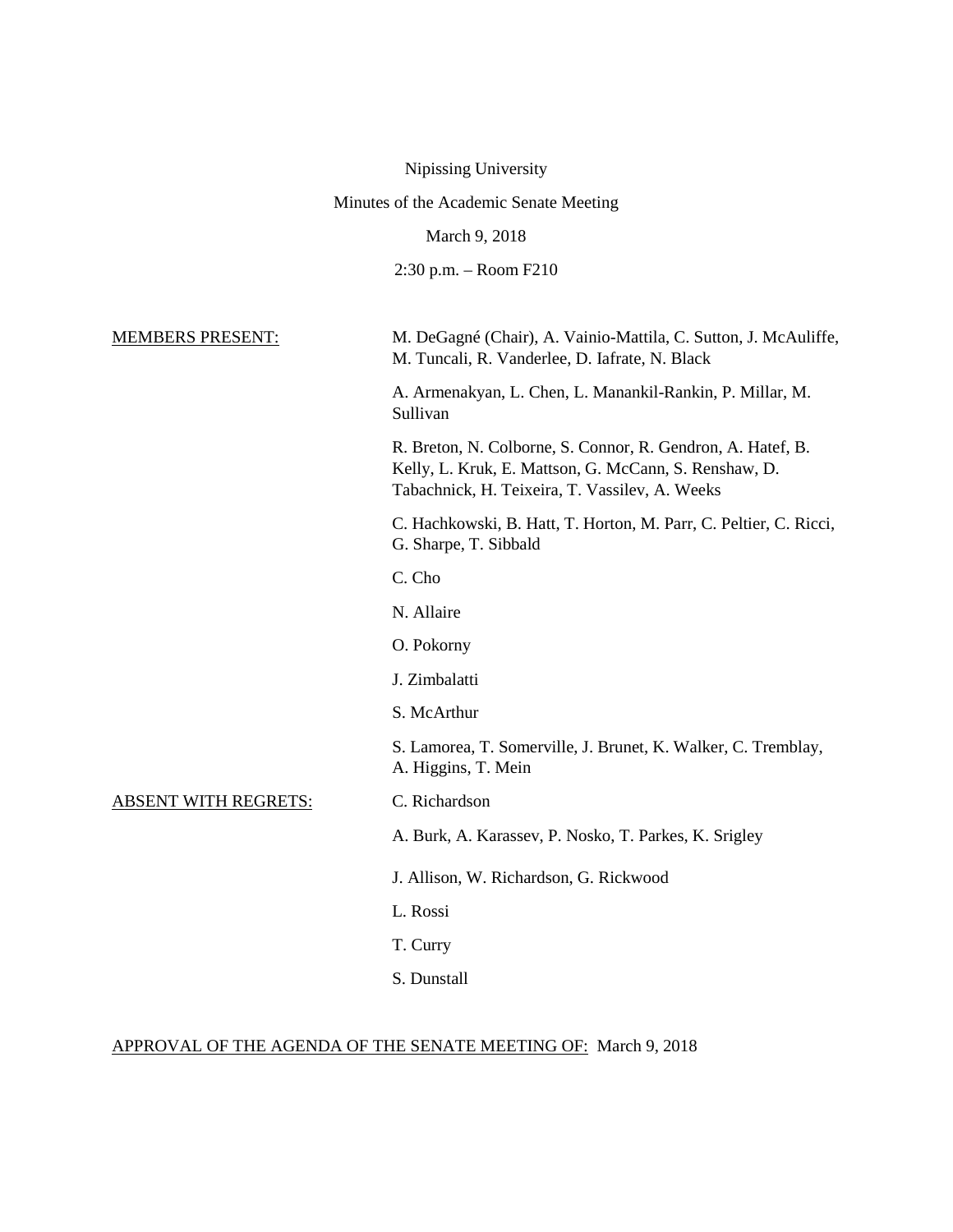MOTION 1: Moved by R. Gendron, seconded by L. Kruk that the agenda of the Senate meeting of March 9, 2018 be approved. CARRIED

## ADOPTION OF THE MINUTES OF THE SENATE MEETING OF: February 9, 2018

MOTION 2: Moved by T. Vassilev, seconded by D. Tabachnick that the minutes of the Senate meeting of February 9, 2017 be adopted. CARRIED

## BUSINESS ARISING FROM THE MINUTES

The Senate Speaker requested follow-up to a concern raised at the February 9, 2018 Senate meeting regarding a plan to re-assign some of the duties of the Senate Secretary. The Provost advised that some of the duties would be moved to the Office Manager once the Animal Care and Research Ethics duties are moved to the Research Office. In response to a request for information as to why faculty postings at NU are now advertised as tenure-track positions with the rank included, the Provost advised that this is common practice. The HR Dept. looked at 51 current open positions in Ontario and the rank was included in all the ads. In response to a request made regarding the status of the Chancellor's Award for Excellence in Service, the Provost advised that the award would be discussed with the Deans at the next Provost's Council meeting and will be forwarded on for approval to the Board of Governors. In response to a request for an update on the possibility of 200 international students attending NU this summer, the Dean of Arts & Science advised that in July and August the three-week camps are designed for international students ages 16-22 looking to advance their English language skills while experiencing an overseas summer vacation. Camps will be led by English language speakers and trained instructional staff. On-campus activities during the week are followed by weekend excursions and trips to Niagara Falls, Toronto, Algonquin Park and Quebec.

#### QUESTION PERIOD

In response to a question regarding the roof leaks, the President advised that there are significant roof repairs and upgrades underway. A variety of grants have been received to cover the cost, and repairs should be completed by mid-summer. In response to a request for information on the subject of the ethical nature of testing on students in regards to the testosterone experiments taking place on campus, the Provost advised that she was unable to speak to this study as the Research Ethics Board reports to the Board of Governors. She was able to confirm that the study had gone through the Research Ethics Board. She advised that Ethics is not a topic for discussion at Senate and requested that the question be submitted to the Research Ethics Board. A question was received regarding offers of acceptance and when students might expect to receive responses. The Registrar advised that offers are sent out when a decision is made and are processed as soon as possible. It has been communicated to the students that if they have not received an offer they should check to ensure that the Registrar's Office is not waiting on documentation. Offers were sent out weeks ahead of last year. In response to a question as to why NU does not send out conditional offers of acceptance, the Registrar advised that it has not been the practice of NU and it is not an overall practice across the board.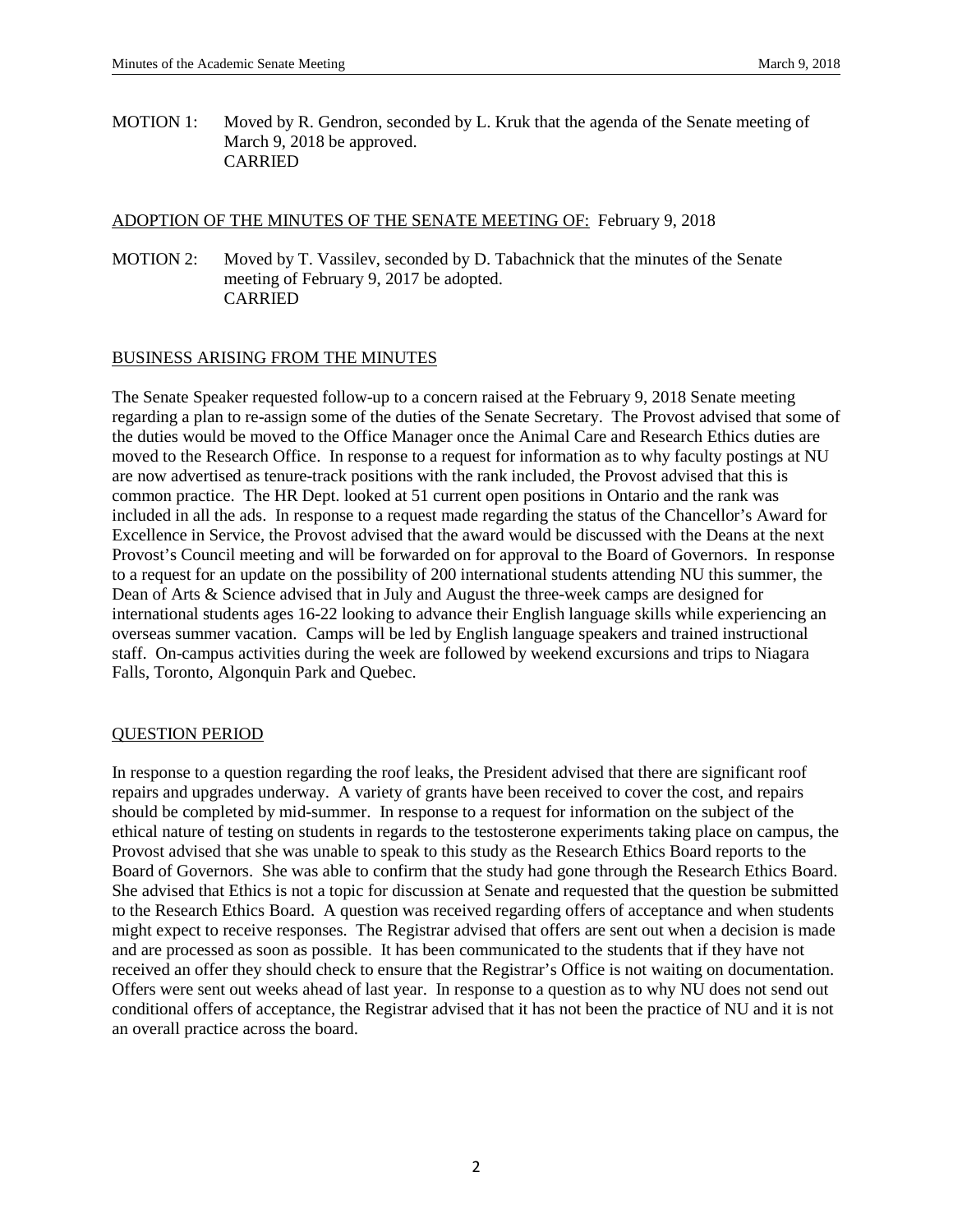## **SENATE EXECUTIVE COMMITTEE**

MOTION 3: Moved by M. DeGagné, seconded by L. Chen that Senate receive the Report of the Senate Executive Committee dated March 1, 2018. CARRIED

## **ACADEMIC QUALITY ASSURANCE AND PLANNING COMMITTEE**

MOTION 4: Moved by A. Vainio-Mattila, seconded by A. Armenakyan that the Report of the Academic Quality Assurance and Planning Committee dated February 23, 2018, be received. CARRIED

## AMENDMENT OF BY-LAWS

• **Notice of Motion - Article 9.2 (c) Terms of Reference**

In order to incorporate the Quality Assurance process into the terms of reference of the Academic Quality Assurance and Planning Committee (AQAPC), the following revisions, which were reviewed and approved by AQAPC were suggested:

## 9.2 Academic Quality Assurance and Planning Committee (AQAPC)

- (c) Terms of Reference:
	- (i) to engage in an on-going process of long-range academic planning in accordance with the overall academic objectives of the University, and to make recommendations to Senate as necessary and appropriate;
	- (ii) as a part of (i) to review and update on an annual basis for Senate approval, the Nipissing University Strategic Academic Plan, which includes the setting of priorities related to the introduction of new programs or adjustments to current offerings and associated recommendations for appropriate resources;
	- (iii) to consider for approval and recommendation to Senate, Stage 1 concept approval and Stage 2 Business and implementation plan approval of all proposed new undergraduate and graduate programs in accordance with the Nipissing University Quality Approval Policy and Process (IQAP) as approved by Senate and required in the provincial Quality Assurance Process Guidelines;

**AQAPC is responsible for review of new academic programs and has the authority to recommend new programs for Senate approval;**

- (iv) **AQAPC is responsible for reviewing and providing Senate the substantive outcomes of cyclical review of existing academic programs;**
- (v) to periodically review (every 3 years) the Nipissing University Quality Assurance Policy and Process;

## **AQAPC is responsible for reporting to Senate the recommendations resulting from program reviews;**

- (vi) to direct to Senate or its relevant committees/subcommittees, as necessary, any issues which arise from the Committee's planning discussions regarding physical facilities or other aspects of the educational environment;
- (vii) for each scheduled program review as required under the IQAP guidelines advise and assist the PVPAR in overseeing and ensuring the satisfactory completion of Steps 1-7; and **to deal with such other matters as may be assigned from time to time by Senate.**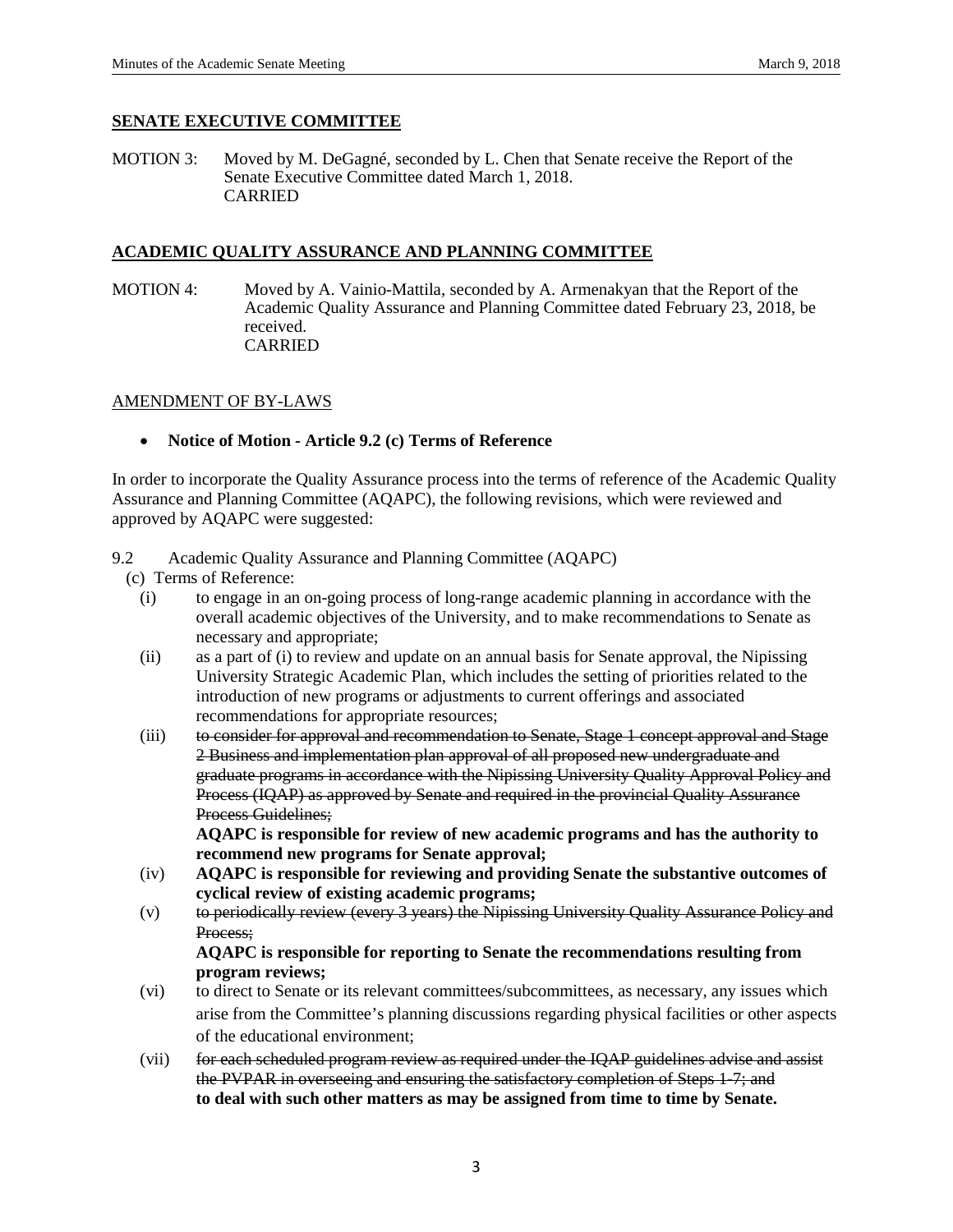A discussion took place regarding the composition of Senate committee and subcommittees. The Provost advised that she and the Deans agree that the Deans are on far too many committees. Now that the Provost meets with the Deans weekly at the Provost's Council there is much more communication. The Provost would also like to see the Registrar and the Executive Director of Library Services become voting members on Senate committees and subcommittees. Suggested changes to the composition of Senate Committees, specifically the changes that relate to ex-officio members of the committees/subcommittees will reduce the number of committees in which Deans participate, challenge the non-voting status of exofficio participants and bring consistency to how the membership lists are presented. The impact of these changes will likely be smaller committees as fewer Deans will mean that fewer faculty members are needed to satisfy the 2:1 ratio between faculty and administration. This will hopefully lead to more efficient committee meetings with quorum, as well as a more collegial atmosphere recognizing that colleagues such as the Registrar and Executive Director of Library Services have important experience and expertise that should come to bear on decisions made.

## • **Notice of Motion -Proposed revisions to the** *Ex Officio* **membership of the Senate Committees, Subcommittees and Council listed below:**

## 9.1 Senate Executive Committee (EXEC)

- (a) *Ex Officio* Members:
	- (i) the President, who shall be Chair;
	- (ii) the PVPAR, or designate, who shall be Vice-Chair;
	- (iii) the **Academic** Deans, or their designate;
	- (iv) the Speaker; and
	- (v) the Deputy Speaker.
- 9.1.1 By-Laws & Elections Subcommittee (B&E)
- (a) *Ex Officio* Members:
	- (i) the Speaker, who shall be Chair;
	- (ii) the Deputy Speaker, who shall be Vice-Chair;
	- (iii) the PVPAR, or their designate **(non-voting)**; and
	- (iv) the Senate Secretary (non-voting).
- 9.1.2 Honorary Degrees Subcommittee (HON)
- (a) *Ex Officio* Members:
	- (i) the President, who shall be Chair;
	- (ii) the PVPAR, or designate, who shall be Vice-Chair;
	- (iii) one (1) Dean, or designate, chosen by the Senate Executive Committee;
	- (iv) one (1) representative chosen by and from the Board of Governors; and
	- (v) one (1) representative chosen by and from the Alumni Advisory Board.

#### 9.2 Planning and Priorities Committee (PPC) **Academic Quality Assurance and Planning Committee (AQAPC)**

- (a) *Ex Officio* Members:
	- (i) the PVPAR, or designate, (Chair);
	- (ii) **the Dean of Graduate Studies and Research;**
	- (iii) the Dean of each Faculty, or their designate;
	- (iv) the Registrar **(non-voting);**
	- (v) the Executive Director of Library Services, or designate **(non-voting);**
	- (vi) **the Director of Institutional Research and Planning;**
	- (vii) one (1) representative chosen by and from the Board of Governors.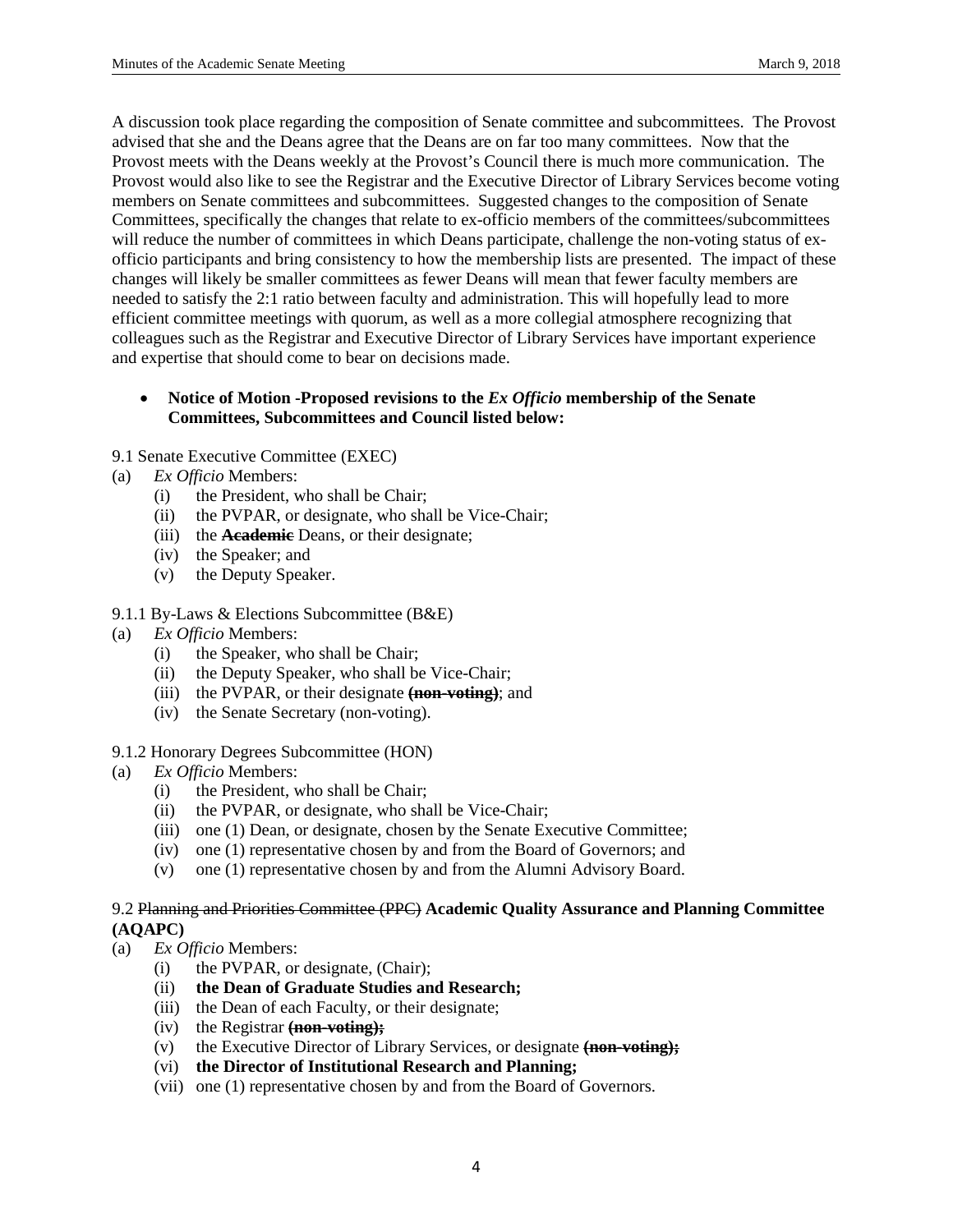- 9.3. Undergraduate Studies Committee (USC)
- (a) *Ex Officio* Members:
	- (i) the PVPAR or designate, (Chair) **non-voting**;
	- (ii) the **one (1)** Academic Dean**s**, or their designate**s**, **one of** who**m, on a rotating basis** shall be Vice-Chair; and
	- (iii) the Registrar, or designate.
- 9.3.1 Undergraduate Standing & Petitions Subcommittee (S&P)
- (a) *Ex Officio* Members:
	- (i) the Registrar, (non-voting), or designate, who shall be Chair; and
	- (ii) **the** one (1) Academic Dean, or **their** designate.
- 9.3.2 Undergraduate Services & Awards Subcommittee (S&A)
- (a) *Ex Officio* Members:
	- (i) the Vice-Chair of USC, who shall be Chair;
	- (ii) one (1) representative chosen by and from the Aboriginal Council on Education;
	- (iii) the Financial Aid Manager (non-voting);
	- (iv) a representative from Development named by the PVPAR (non-voting);
	- (v) the Assistant Vice-President, Students **(non-voting)**; and
	- (vi) Registrar, or designate **(non-voting).**
- 9.4 Student Appeals Committee (SAC)
- (a) *Ex Officio* Members:
	- (i) the Registrar, who shall be Chair.
- 9.5 Teaching & Learning Committee (T&L)
- (a) *Ex Officio* Members:
	- (i) **the Academic one (1)** Dean**s**, or **their** designate, **one of** who**m** shall be Chair; and
	- (ii) the Executive Director of Library Services, or designate **(non-voting).**
- 9.5.1 Library Advisory Subcommittee (LIB)
- (a) *Ex Officio* Members:
	- (i) the Executive Director, Library Services, who shall be Chair.
- 9.6 Technology & Infrastructure Committee (T&I)
- (a) *Ex Officio* Members:
	- (i) the Vice-President responsible for Finance and Administration, or designate (nonvoting);
	- (ii) the Executive Director, Library Services, or designate; and
	- (iii) the Director of Technology Services, or designate.
- 10.2 Research Council (RC)
- (a) Membership: Voting Members:
	- (i) **the Academic Deans; including** the Dean of Graduate Studies and Research who shall be Chair;
	- (ii) **one (1) other Academic Dean, or their designate;**
	- (iii) six (6) faculty members, elected by Senate for a minimum two (2) year term, to include: one (1) faculty member from each Faculty representing the Tri-Council disciplines as follows: 1 CIHR, 1 NSERC, 1 SSHRC, two (2) remaining faculty, and one (1) Canada Research Chair or Indigenous Education Chair;
	- (iv) one (1) student representative from a Graduate program;

#### **Non-voting Members:**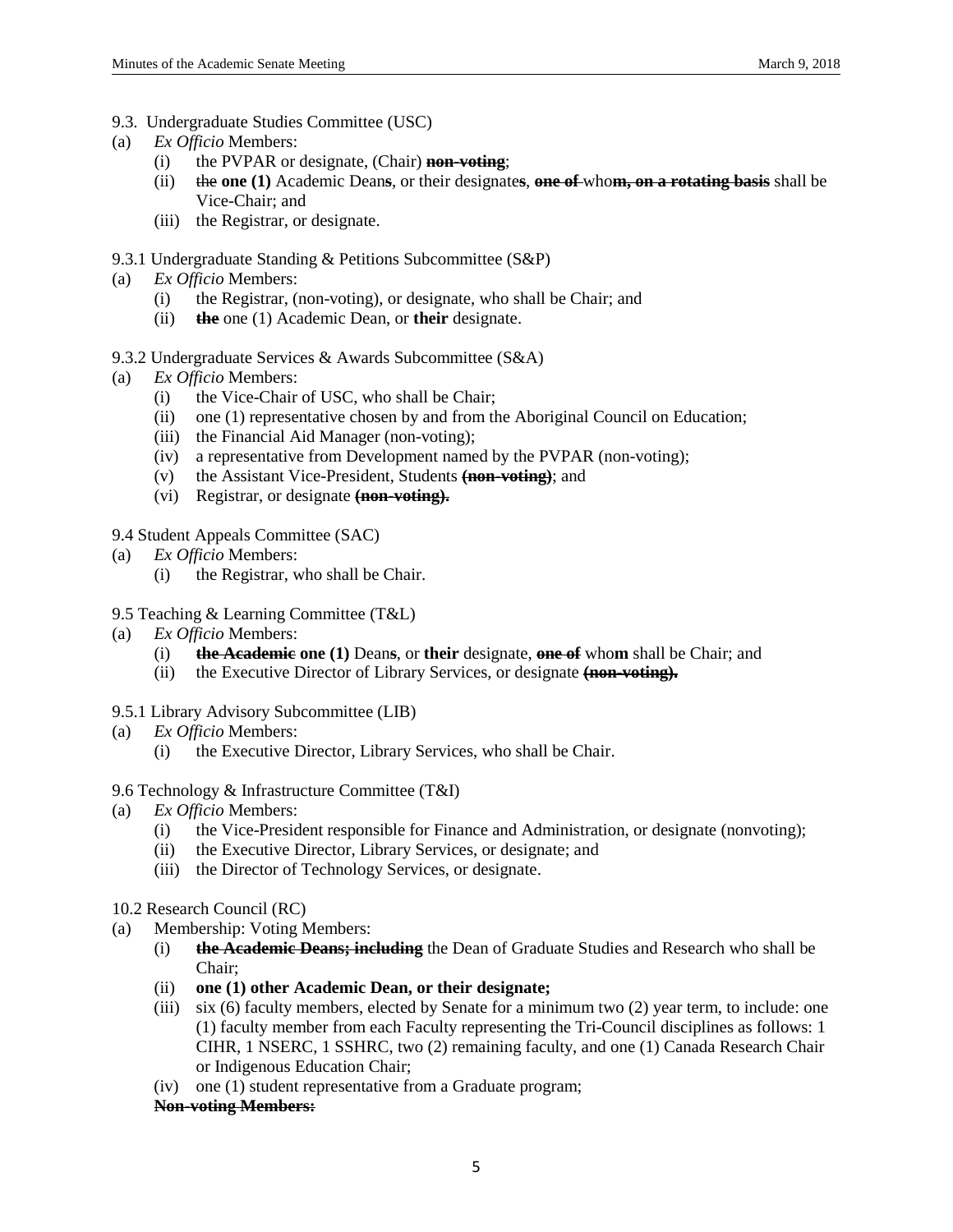- (v) the **Provost and Vice-President Academic and Research PVPAR or designate; and**
- (vi) the Executive Director of Library Services, or **designate delegate**.

10.3 Graduate Studies Committee (GSC):

- (a) Members:
	- (i) the Dean of Graduate Studies and Research, or designate, who shall be Chair **(non-voting)**;
	- **(ii) the PVPAR or designate;**
	- (iii) the Registrar, or designate **(non-voting);**
	- (iv) the Executive Director of Library Services or designate **(non-voting);**
	- (v) **the Deans of all Faculties** one (1) Academic Dean, or **their** designate;
	- (vi) Graduate Coordinators / Graduate Chairs from each graduate program, or designate;
	- (vii) one Graduate student from each level of graduate studies; and
	- (viii) one Graduate student Senator (non-voting).

# REPORTS FROM OTHER BODIES

The President expressed his appreciation for the support the athletic teams have received. The attendance and support from the NU community means a great deal to the teams and the students. He advised of an interesting presentation he had attended at COU on sources of innovation and the value of an education. He also informed that the province has taken over the Executive Compensation process and has developed a set of policies and guidelines. Once the program is completed and approved it will be posted with 30 days of opportunity for comment. He was pleased to announce that NU will again be hosting the 2018 FIRST Robotics North Bay Qualifying Event on March 29–31. He congratulated the organizers of International Women's Week and the excellent presentation by keynote speaker Senator Kim Pate. He advised of the upcoming Open House and thanked all of the faculty and staff for volunteering their time. 267 students and over 35 parents and supporters are expected to attend. He reminded that NU does a really good job at converting students that visit to attend NU. He also reminded that the 11th Annual Undergraduate Research Conference will be held March 23 & 24. The President thanked outgoing NUSU President, Sydney Lamorea, for all of her contributions.

The Provost and Vice-President Academic and Research provided an electronic report that will be included as an attachment.

The Vice-President, Finance & Administration advised that we are projecting a smaller deficit than the \$3.8M budgeted for 2017/18. We will be refining our projections over the next few weeks. The 2018/19 budget process is currently underway with plans for a preliminary budget to be completed by mid-April. While we are experiencing a decline in enrolment in some programs, the Registrar's office is working to improve conversions and they have had great success. The University is consistently pursuing opportunities to secure special purpose grants and additional funding through MAESD and we have been successful at obtaining over \$4M over the next three years.

On behalf of the Board of Governors, Senator Zimbalatti advised of the recent changes to the composition of the Board of Governors including the Mayor of North Bay or a member of the City Council designated by the Mayor and the Chief of the Nipissing First Nation or a member of Nipissing First Nation designated by the Chief. As the University sits on Nipissing First Nation land this is extremely appropriate.

Interim Chair of the Alumni Advisory Board, Steve McArthur, advised that the nomination deadline for the Alumni Awards has been extended. Information on the process may be found on the Alumni website. Nominations are welcome.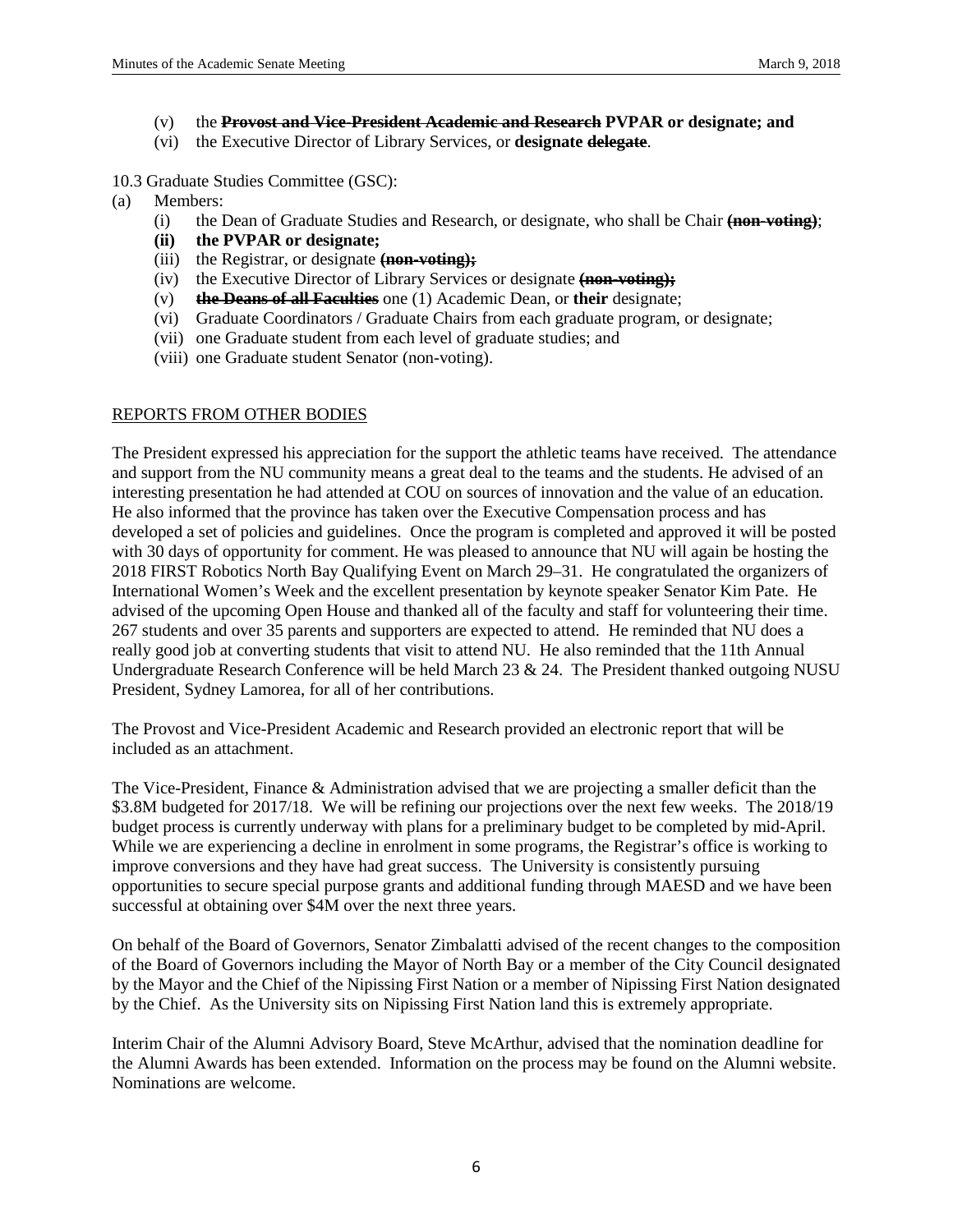NUSU President, Sydney Lamorea, provided an update advising of the successful Cold Creek County concert, and many upcoming events including: Wellness Week, Mirrorless Monday, Waffle Day, Green Initiatives trip, Students on Stage presents Alice in Wonderland and the Drag Show at the White Water Gallery. She advised that elections for the NUSU Board of Directors are ongoing and introduced Daniel Goulard, NUSU President, Nicolai MacKenzie, Vice-President Services, Keenen Kearney, A&S Student Senator and Hannah Mackie, APS Student Senator. Senator Lamorea expressed her appreciation for a very rewarding year and offered her best wishes for the success of the new Student Centre.

## NEW BUSINESS

# • **Notice of Motion**

Revisions to Article 17.0 Policy on Posthumous Undergraduate Degrees/Certificates of Academic Achievement were discussed at the February 22, 2018 By-Laws and Elections Subcommittee meeting as well as the March 1 Senate Executive meeting. Changes include the removal of reference to undergraduate so that the policy reflects undergraduate and graduate students. The policy will be renamed Posthumous and In Memoriam Degrees. Other universities' policies were reviewed and this change will align NU's policies. Members agreed that this is an appropriate way for the university to recognize the student and reach out to the family.

## *Revised Policy*

# **17.0 Posthumous and In Memoriam Degrees**

A *posthumous degree* may be granted to a deceased student under the following circumstances:

- The student died within 12 months of the last registration;
- The student was in good academic standing such that eventual graduation was expected;
- For undergraduates in programs requiring 120 or more credits, the student completed at least 90 credits;
- For undergraduates in programs requiring 90 credits, the student completed at least 72 credits;
- The student was in an Honours program at the time of death but was not eligible for a posthumous Honours degree and so may be recommended for the corresponding General degree;
- For course based graduate programs, the student completed at least 75% of the course work;
- For graduate programs with a Major Research Project, Thesis or Dissertation, the student completed all course work and a significant amount of work towards completing their Major Research Project, Thesis or Dissertation.

A degree in memoriam may be granted to a deceased student under the following circumstances:

- The student died within 12 months of the last registration;
- The student was in good academic standing
- The student is not eligible for a posthumous degree.

An in memoriam or posthumous degree must be recommended by the Dean and approved by Senate.

#### *Current Policy*

# **17.0 Policy on Posthumous Undergraduate Degrees/Certificates of Academic Achievement 17.1 Undergraduate Degrees**

- a) Normally, a posthumous degree will be granted to a deceased student only under the following minimum conditions. The student must have:
	- i) Died within 12 months of the last registration;
	- ii) Been in good academic standing such that eventual graduation was expected;
	- iii) For undergraduates in programs requiring 120 or more credits, completed at least 90 credits;
	- iv) For undergraduates in programs requiring 90 credits, completed at least 72 credits;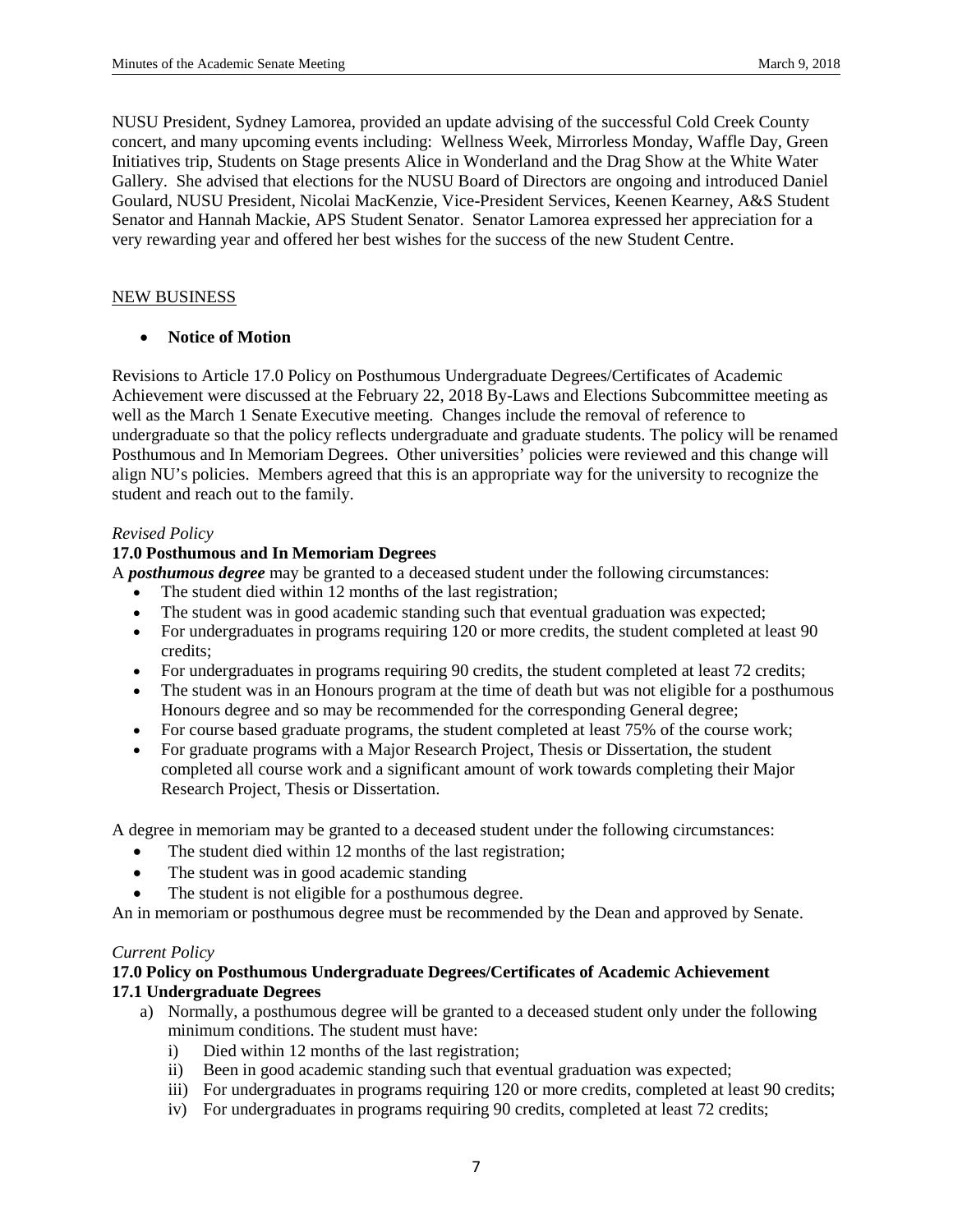- b) The posthumous degree must be recommended by the department  $\&$  faculty council  $\&$  be approved by Senate Executive.
- c) Undergraduate students who were in an Honours program at the time of death but who are not eligible for a posthumous Honours degree may be recommended for the corresponding General degree, if the criteria for that degree are met.
- d) Procedures:
	- i) On receiving notice of the death of a student, the Registrar determines if the student would be eligible for a posthumous degree  $\&$  communicates this information to the department, the Secretary of Senate, & the President.
	- ii) The President or delegate will communicate with the next of kin.
	- iii) The posthumous degree will be noted as such in the Senate graduation list  $\&$  the convocation program, but not on the diploma.
	- iv) Where possible, the diploma will be presented to the next of kin or their delegate.

# **17.2 Certificates of Academic Achievement –** *in memoriam*

- a) Normally, a "Certificate of Academic Achievement in memoriam" will be awarded to a deceased undergraduate student if the following minimum requirements are met. The student must have:
	- i) Died within 12 months of the last registration;
	- ii) Been in good academic standing such that eventual graduation was expected;
	- iii) For undergraduate students in programs requiring at least 90 credits, completed at least 30 credits at Nipissing;
	- iv) For students in all other programs, completed at least 50% of their degree requirements, unless otherwise determined by their program Chair or Director.
- b) The certificate must be recommended by the department  $\&$  faculty council  $\&$  be approved by Senate Executive.
- c) Procedures:
	- i) The request to award such a certificate may emanate from others, but the next of kin should approve, where possible.
	- ii) The President or delegate will communicate with the next of kin
	- iii) Where possible, the certificate will be presented to the next of kin or their delegate.

The Provost advised that the revised policy was discussed in detail in the Provost's Council meeting and that the Deans were in agreement. The Speaker advised that the policy was also discussed fully and supported by the members of the By-Laws and Elections Subcommittee. A request was received to have the Notice of Motion regarding the revised policy of 17.0 Posthumous and In Memoriam Degrees heard as a Motion. The Speaker advised that Senate By-Laws require a two-thirds (2/3) plurality of support to remove the Notice of Motion and receive the Motion.

- MOTION 5: Moved by J. McAuliffe, seconded by M. Tuncali that the revisions to Policy 17.0 Posthumous and In Memoriam Degrees be removed as a Notice of Motion and received by Senate as a Main Motion. CARRIED
- MOTION 6: Moved by J. McAuliffe, seconded by M. Tuncali that Senate approves Policy 17.0 Posthumous and In Memoriam Degrees. CARRIED